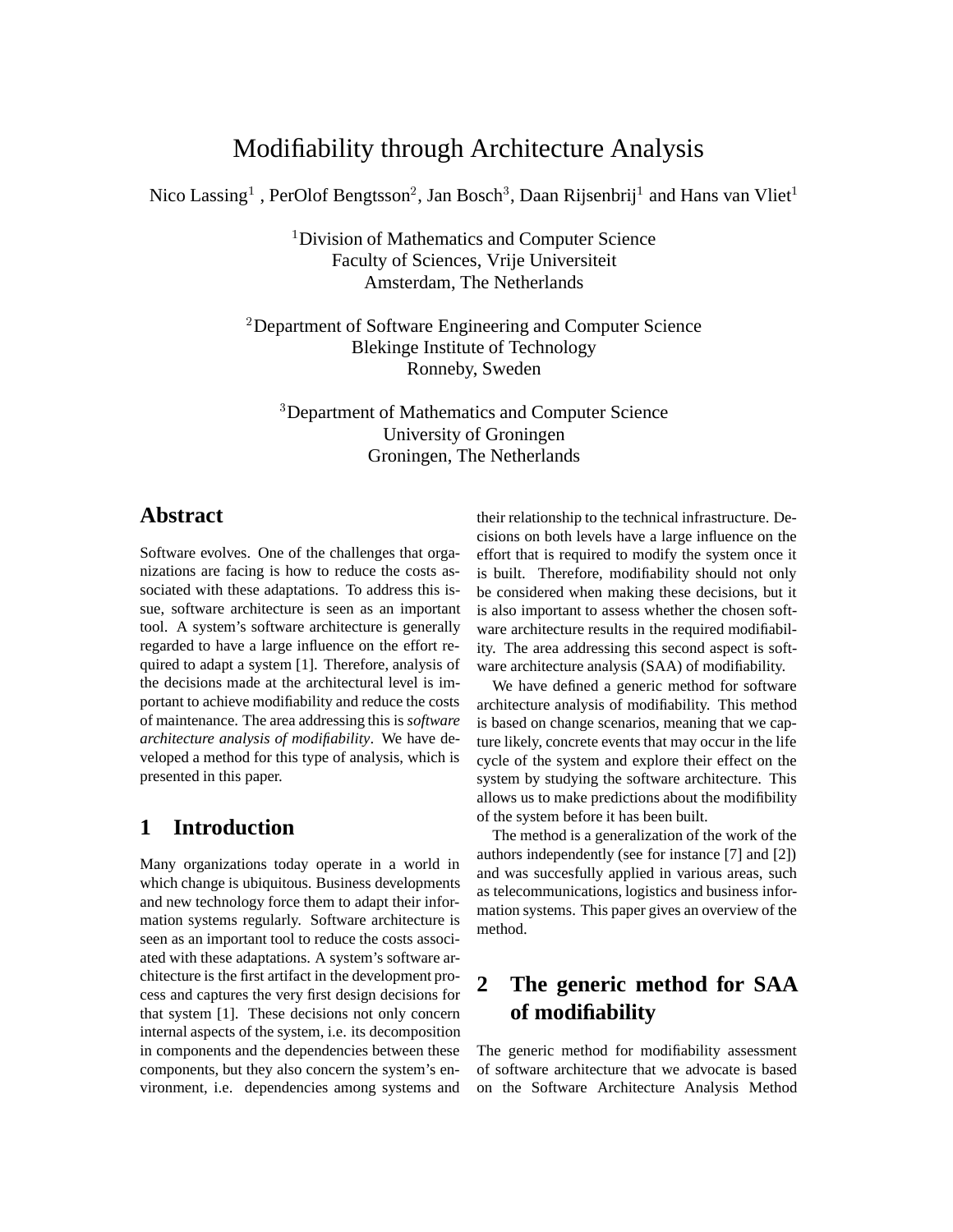(SAAM) [5]. They both use scenarios to analyze the software architecture of a system. The main difference between the two is that we focus exclusively on modifiability analysis and explicitly distinguish various goals in this area, namely risk assessment, maintenance prediction and architecture comparison.

We define modifiability in this context as the ease with which a system can be adapted to changes in the functional specification, in the environment, or in the requirements. We explicitly exclude the correction of implementation errors and changes in the quality requirements of the system. Changes in the quality requirements are left aside, because the assessment of their effect belongs to other disciplines. Changes in the required processing capacity of a system, for example, relate to scalability, which is a field of study in itself (see [10]).

Our method consists of five steps:

- 1. Set goal: determine the aim of the analysis
- 2. Describe software architecture: give a description of the relevant parts of the software architecture
- 3. Elicit change scenarios: find the set of relevant change scenarios
- 4. Evaluate change scenarios: determine the effect of the set of change scenarios
- 5. Interpret the results: draw conclusions from the analysis results

Although this list suggests otherwise, these steps are not always performed in the indicated sequence; it is often necessary to iterate over them. In this section, we give a overview of the various steps. A more elaborate discussion of the full method is given in [3].

#### **2.1 Goal setting**

The first step to take in software architecture analysis of modifiability is to set the analysis goal. The goal determines the type of results that will be delivered by the analysis. In addition, the goal influences the choice of techniques to be used in subsequent steps. Different goals ask for different techniques. With respect to modifibility, the following goals can be pursued: (1) risk assessment, (2) maintenance prediction and (3) software architecture comparison. The aim of risk assessment is to find types of changes for which the system is inflexible, i.e. scenarios which are particularly difficult to accomplish. We call this risk assessment because these changes may be a threat to the evolution of the system.

On the other hand, when performing maintenance cost prediction the aim is to estimate the cost of (adaptive) maintenance effort for the system in a given period. In a very general sense, we then use a maintenance cost function  $C_{average}$  (the average cost per change scenario) of the form

$$
C_{average} = \frac{\sum_{i=1}^{n} C(change_i) \times p(change_i)}{n}
$$

where  $C(charge_i)$  denotes the effort or cost required to realize the  $i$ -th change scenario, and  $p(change_i)$  denotes the probability this scenario will occur.

Finally, if the goal is software architecture comparison, we are comparing two or more candidate software architectures to find the most appropriate one. The difference between comparison and the two aforementioned goals is that in comparison we make relative statements about a number of candidate software architectures, while when pursuing the other goals we make absolute statements about a single candidate architecture. In comparison, we are most interested in those change scenarios that have a distinct effect on the various candidates.

#### **2.2 Software architecture description**

After the goal of the analysis is set, the next step is to create a description of the software architecture. This description should enable us to do architecture level impact analysis for the set of change scenarios. The information acquired in this step is recorded in a number of architectural views.

An architectural view is a model of the software architecture. It is commonly understood that the software architecture cannot be captured in a single model. Therefore, a system's software architecture is usually recorded in a number of views. Each architectural view provides a particular perspective on the software architecture capturing a set of design decisions, such as the run-time perspective or the deployment perspective. A collection of such views is called a *view model*. A number of authors have introduced view models, which consist of a coherent set of views. The most important of these are the 4+1 view model by Kruchten ([6]) and the four architectures by Soni, *et al.* ([9] and [4]).

To perform architecture level impact analysis we need those views that capture structural aspects of the system, i.e. the system's decomposition in components, the relationships between these components and the relation of the system to its environ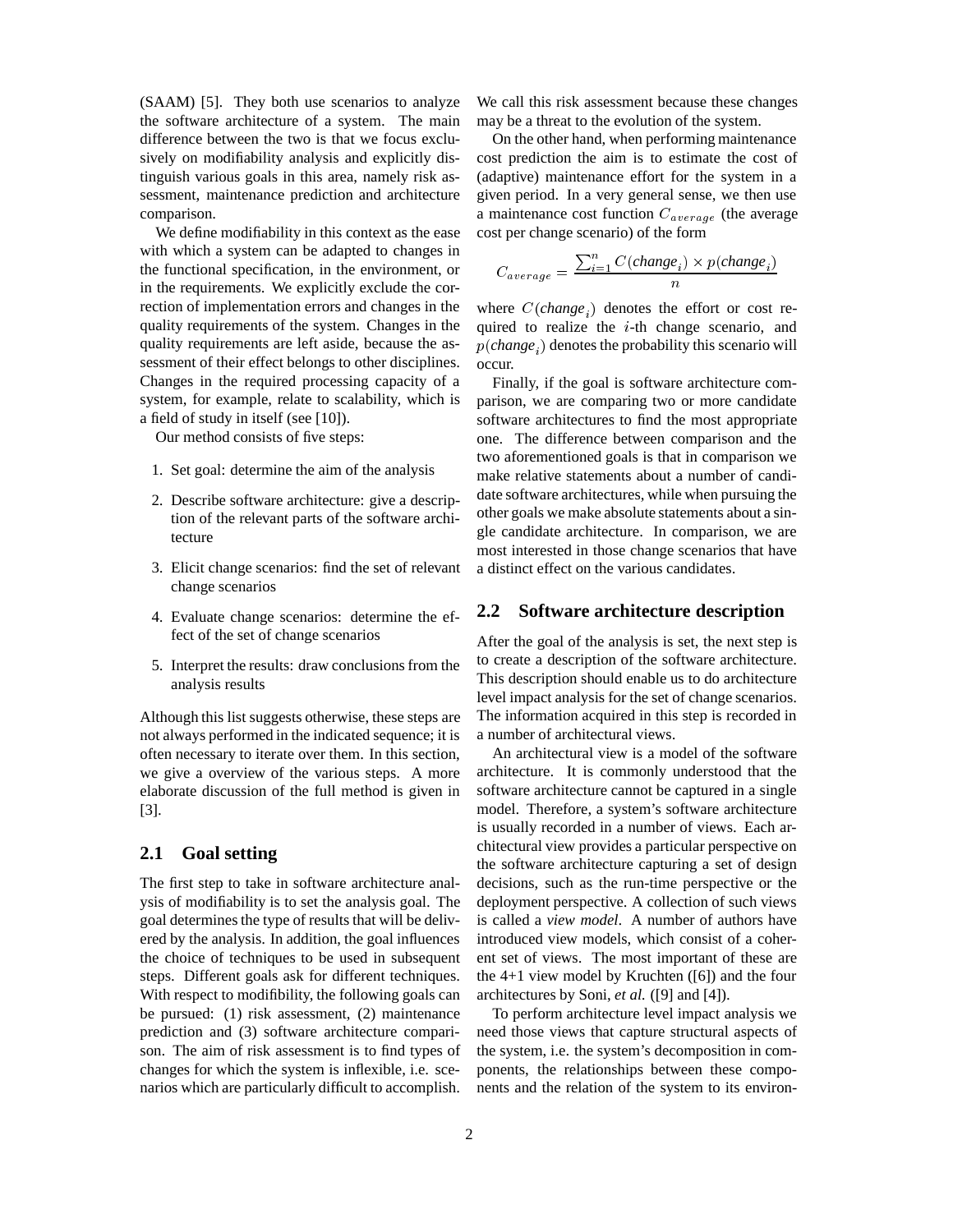ment. This information enables us to determine which components have to be adapted, including their ripple effects.

In the scenario evaluation step, we may discover that essential information is missing. In that case, we have to revisit this step and elaborate the description as needed.

#### **2.3 Change scenario elicitation**

One of the most important steps in modifiability analysis is the elicitation of a set of change scenarios. This set of change scenarios captures the events that stakeholders expect to occur in the future of the system. The main technique to elicit this set is to interview stakeholders, because they are in the best position to predict what may happen in the operational life of the system. Stakeholders are people like the owner of the system, future users, developers and maintenance staff. It is important to involve all of them in the analysis process, because each of the stakeholders has a different perspective on the evolution of the system and all these aspects are important.

The set of change scenarios that we acquire should support the goal that we have set for the analysis. If the goal of the analysis is risk assessment the elicitation process should be focused on those change scenarios that are particularly difficult to implement. This means that we should stimulate the stakeholders to come up with change scenarios that are complex.

If the goal of the analysis is maintenance prediction, the scenario elicitation process should be aimed at finding the set of most likely change scenarios. In addition to a description of the change scenarios, we also need to come to a measure to indicate their probability. This measure can also be determined in the interviews with the stakeholders of the system, because they are probably in the best position to determine a scenario's likelihood.

If comparison is the aim of our analysis, the set of change scenarios should highlight the differences between the two candidate architectures. Change scenarios that have the same effect on all candidates provide no real value to the analysis, only those that discriminate between them. Such discriminating scenarios may be deduced from the characteristics of the candidate architectures.

A possible limitation of our approach is that we rely on stakeholders to come up with change scenarios. It is not unlikely that some scenarios may be overlooked. This may be addressed by using a more structural approach to scenario elicitation, in which a theory of change scenarios is used to guide the scenario elicitation process. This has proven to be useful in our case studies. For a more elaborate discussion of this approach see [3] and [8].

#### **2.4 Change scenario evaluation**

After eliciting a set of change scenarios, we determine their effect on the software architecture. This means that we perform architecture level impact analysis for each of the scenarios individually. To do so, we first have to determine the components of the system and components of other systems that have to be adapted to implement the change scenario. This task is typically performed in collaboration with members of the development team.

After we have determined the components that should be adapted, the results are expressed in such a way that it supports the goal of the analysis. For risk assessment this means that the results should be expressed in such a way that it helps us to get insight into the complexity of the required changes. In [7] a number of factors is mentioned that we found to influence the complexity of changes for business information systems. These factors include the question whether the software architecture needs adaptation, the involvement of several system owners, and the introduction of multiple versions of the same component. These factors are not fully comparable, but they help us gain insight into the complexity of the required changes.

On the other hand, when the aim of the analysis is maintenance prediction, the results should be expressed in such a way that we may determine the effort that is required to implement the change scenario. Possible measures include the number of lines of code that are affected, and the aggregate size of the components that are affected. The choice for a specific set of measures depends on the prediction model used.

For architecture comparison, the results of the evaluation should be expressed in such a way that it enable us to compare the candidates. Various strategies can be employed. For instance, we may determine for each change scenario the candidate architecture that supports it best, or if there are no differences. Alternatively, we can rank the candidate architectures for each change scenario depending on their support for the scenario. Or otherwise, we can determine the effect of the scenarios individually on each candidate architecture and express this effect using some scale, e.g. a five level scale  $(++, +, +)$ , -, and --) or the number of lines of code affected. In the next step these results are then interpreted to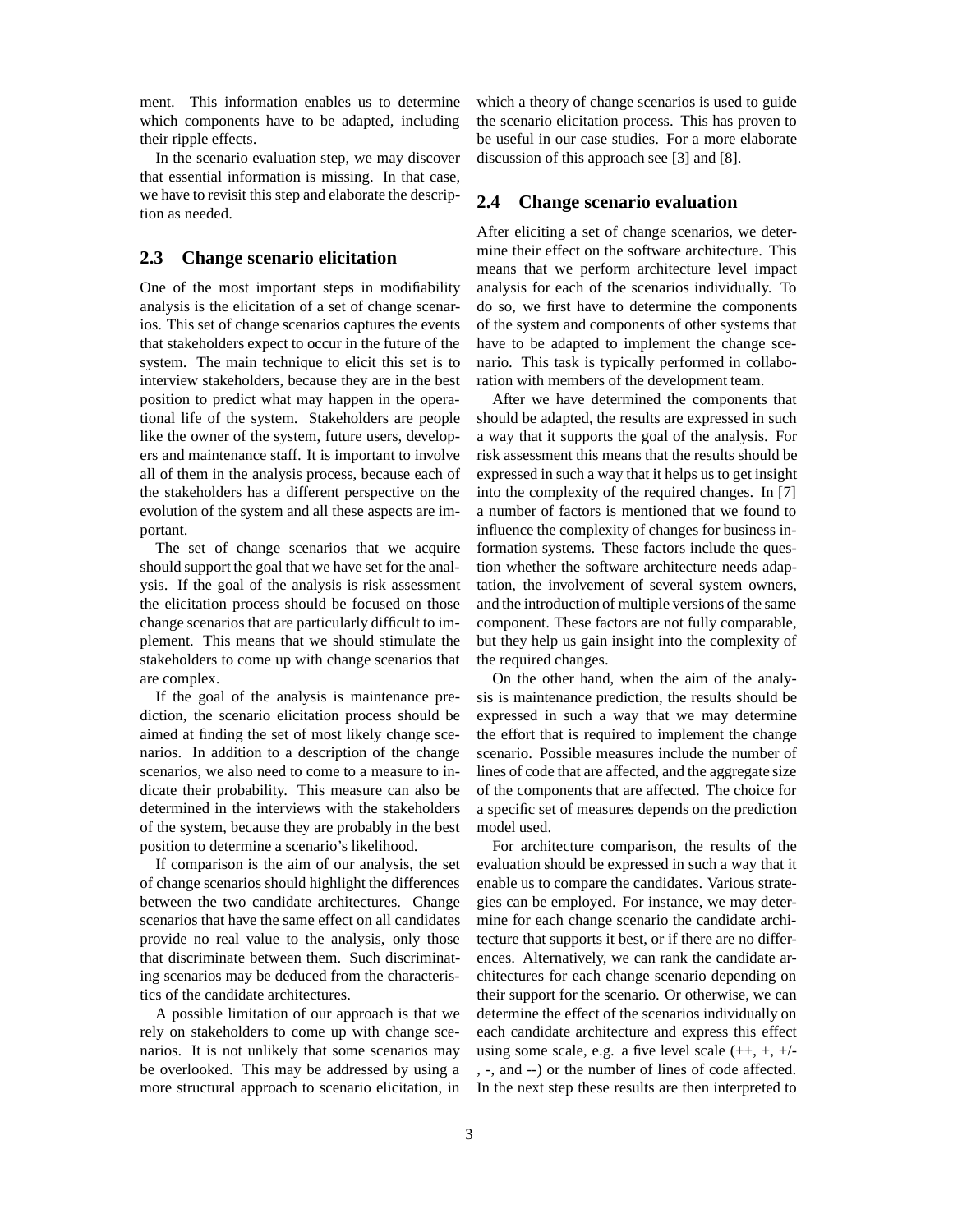come to an overall comparison.

#### **2.5 Interpretation**

After we have determined the effect of the change scenarios, we can interpret these results to come to a conclusion about the system under analysis. The way the results are interpreted is again dependent on the goal of the analysis. However for each goal it is important that the likelihood of the scenarios is considered in this selection process.

If the goal of the analysis is risk assessment the results of the scenario evaluation are investigated to determine which change scenarios pose risks, i.e. for which scenarios the product of probability and costs is too high. The criteria for determining which values are still acceptable should be based on managerial decisions by the owner of the system. When risks are found, various risk mitigation strategies are possible: avoidance (take measures to avoid that the scenario will occur or take action to limit their effect, for instance, by use of tools), transfer (choose another software architecture) and acceptance (accept the risks).

In maintenance prediction, the aim of this step is to come to an estimate of the amount of effort that is required for maintenance activities in the coming period. To this end an estimation function is used as given in section 2.1. The estimate can then be compared with the requirements that were formulated for the system.

If the goal of the analysis is architecture comparison, we compare the results of the evaluation of the two sets of scenarios and choose the most appropriate candidate architecture.

### **3 Summary**

This paper gives an overview of our method for software architecture analysis of modifiability. This method consists of five steps in which we employ scenarios, capturing concrete and likely changes, to gain insight into the modifiability of a system. The first step is to set the goal of the analysis. We discussed the three goals that we distinguish for modifiability analysis: risk assessment, maintenance prediction and architecture comparison. The second step is to create a description of the software architecture under analysis. This description serves as a basis for the rest of the analysis process. The third step is to interview stakeholders to elicit a set of change scenarios. The effect of these scenarios is determined in the next step, the result of which

is expressed using an appropriate measure. Subsequently, these results are interpreted to reach a conclusion about the modifiability of the system. This method has succesfully been applied in a variety of settings, such as logistics, telecommunications and business information systems.

### **Acknowledgements**

We are very grateful to Cap Gemini Netherlands for their financial support of this research.

### **References**

- [1] L. Bass, P. Clements, and R. Kazman. *Software Architecture in Practice*. Addison-Wesley, Reading, Massachusetts, 1998.
- [2] P. Bengtsson and J. Bosch. Architecture level prediction of software maintenance. In *Proceedings of the 3rd European Conference on Software Maintenance and Reengineering*, pages 139–147, March 1999.
- [3] P. O. Bengtsson, N. Lassing, J. Bosch, and H. van Vliet. Analyzing software architectures for modifiability. Technical Report HK-R-RES-00/11-SE, Högskolan Karlskrona/Ronneby, 2000.
- [4] C. Hofmeister, R. Nord, and D. Soni. *Applied software architecture*. Addison-Wesley, Reading, Massachusetts, 1999.
- [5] R. Kazman, G. Abowd, L. Bass, and P. Clements. Scenario-Based analysis of software architecture. *IEEE Software*, 13(6):47– 56, 1996.
- [6] P. B. Kruchten. The 4+1 view model of architecture. *IEEE Software*, 12(6):42–50, 1995.
- [7] N. Lassing, D. Rijsenbrij, and H. van Vliet. Towards a broader view on software architecture analysis of flexibility. In *Proceedings of the 6th Asia-Pacific Software Engineering Conference '99 (APSEC'99)*, pages 238–245, 1999.
- [8] N. Lassing, D. Rijsenbrij, and H. van Vliet. Why I come to a better set of change scenarios than you. Technical report, Vrije Universiteit, Amsterdam, 2000.
- [9] D. Soni, R. L. Nord, and C. Hofmeister. Software architecture in industrial applications. In